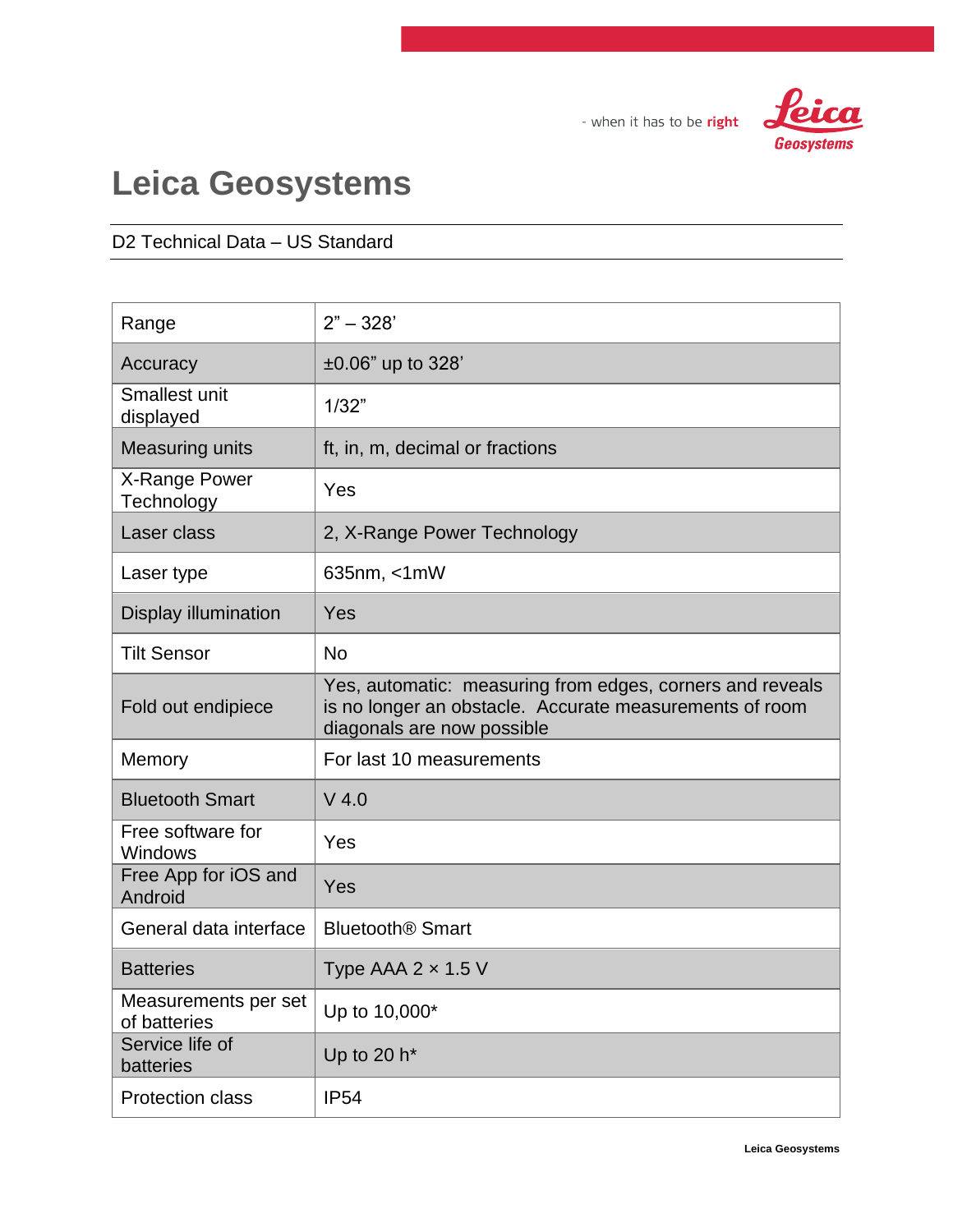

#### - when it has to be right

# **Leica Geosystems**

Technical Data Continued

| <b>Dimensions</b>                                   | 4.57 x 1.73 x 1.02 in                                                                                                                            |  |
|-----------------------------------------------------|--------------------------------------------------------------------------------------------------------------------------------------------------|--|
| Weight with batteries                               | 3.53 oz                                                                                                                                          |  |
| Operating<br>temperature                            | +14 to +122° F                                                                                                                                   |  |
| Storage temperature                                 | $-13$ to $+158$ ° F                                                                                                                              |  |
| <b>Features</b>                                     |                                                                                                                                                  |  |
| Direct keys                                         | Easy-to-Use shortcut keys                                                                                                                        |  |
| Size of unit                                        | Perfect in your hands, fits in every pocket                                                                                                      |  |
| Pythagoras vertical &<br>horizontal<br>measurements | Allows distances to be determined when direct measurement<br>is impossible. The distance is automatically calculated from<br>2 or 3 measurements |  |
| Memory                                              | Recalls the last 10 results                                                                                                                      |  |
| Timer                                               | Automatically counts down to zero and then takes the<br>measurement                                                                              |  |
| <b>Bluetooth</b>                                    | Transfer data to App or PC                                                                                                                       |  |
| <b>IP54</b>                                         | Dust and splash water protected – essential for construction<br>sites                                                                            |  |
| <b>Functions D2 Only</b>                            |                                                                                                                                                  |  |
| <b>Distance</b><br><b>Measurements</b>              | Quick, easy & accurate                                                                                                                           |  |
| Min / Max tracking                                  | Height profile measuring consistently to find low/high point                                                                                     |  |
| Addition / Subtraction                              | Distances, areas or volumes can be added or subtracted<br>easily                                                                                 |  |
| Area & volume<br>measurements                       | Determine surface area of room for estimating                                                                                                    |  |
| Pythagoras vertical &<br>horizontal<br>measurements | Allows distances to be determined when direct measurement<br>is impossible. The distance is automatically calculated from<br>2 or 3 measurements |  |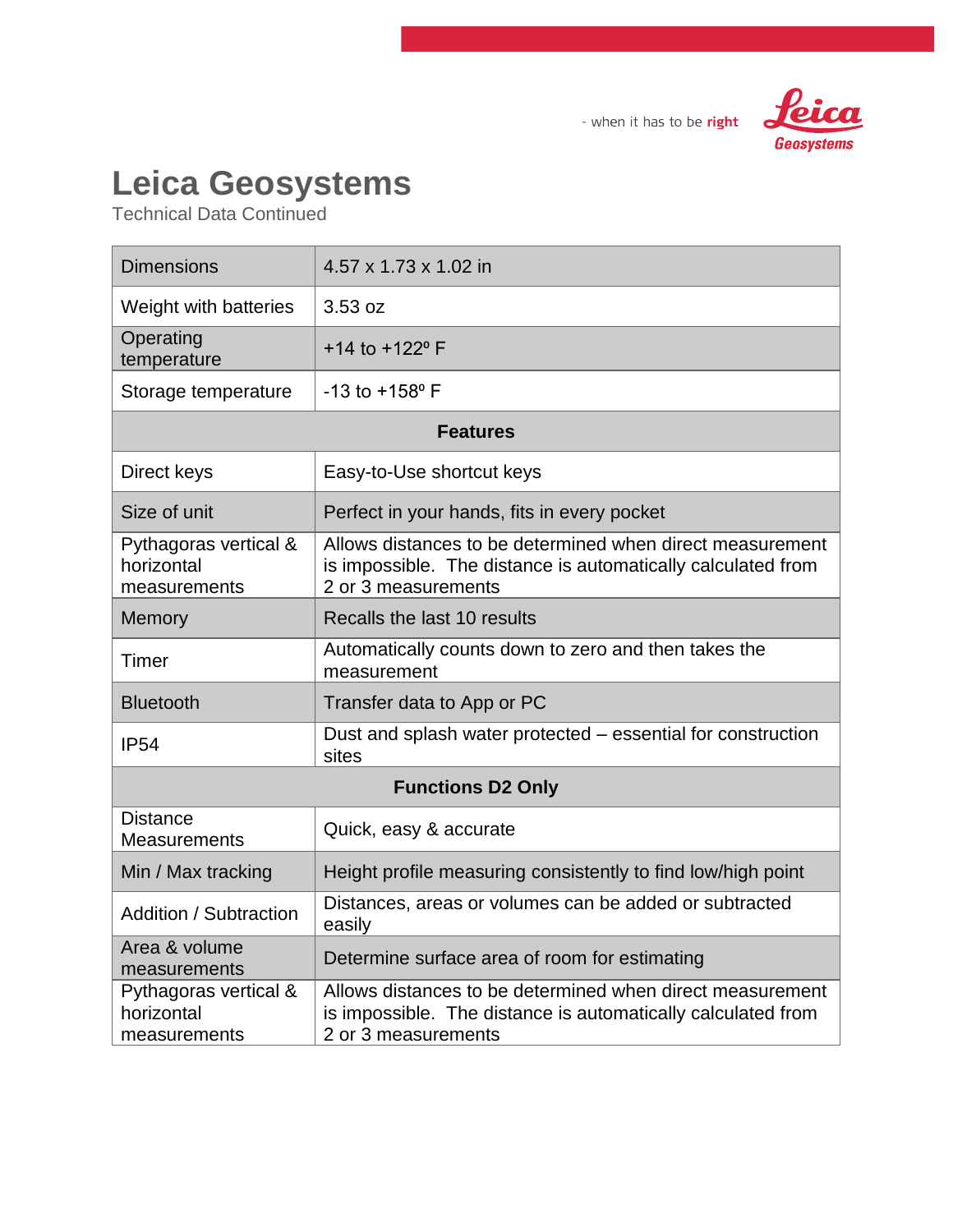



### **Leica Geosystems**

Technical Data Continued

| Stake-out                              | To stake-out equal distances enter the distance once and<br>measure over-and-over again. The display guides you from<br>post to post by showing the multiple of the stake out distance<br>and the distance to the next post |  |
|----------------------------------------|-----------------------------------------------------------------------------------------------------------------------------------------------------------------------------------------------------------------------------|--|
| Timer                                  | The Timer automatically counts down to zero and then takes<br>the measurement – eliminating hand movement when taking<br>measurements. 30, 5 & 2 second delay options are available                                         |  |
| Memory                                 | Last 10 results                                                                                                                                                                                                             |  |
| Auto end-piece and<br>reference switch | Yes, automatic. Measuring from edges, corners and reveals<br>is no longer an obstacle. Accurate measurements of room<br>diagonals are now possible                                                                          |  |
| <b>Bluetooth Smart</b>                 | V4.0                                                                                                                                                                                                                        |  |
| <b>Functions D2 + DISTO Plan App</b>   |                                                                                                                                                                                                                             |  |
| <b>Sketch on Photo</b>                 | Capture complex shapes (rooms, facades) and export those<br>to CAD                                                                                                                                                          |  |
| <b>Sketch Plan</b>                     | Create a sketch on a smartphone or tablet and assign<br>distance measurements taken with a DISTO to each line.<br>The app's 'auto-scale' function adjusts the lines' length and<br>the result is a scaled, CAD ready plan   |  |
| Export jpg, pdf, dxf,<br>dwg           | To verify, document and communicate as-built conditions in<br>the required formats                                                                                                                                          |  |
| Organizer                              | Organize into 4 categories: All, Projects, Sketch on Photo &<br>Plans and export in jpg, pdf and 2D & 3D dwg/dxf format                                                                                                     |  |
| <b>Applications</b>                    |                                                                                                                                                                                                                             |  |
| <b>Measuring distance</b>              | Quick, Easy & Accurate                                                                                                                                                                                                      |  |
| Measuring area                         | Quick, Easy & Accurate                                                                                                                                                                                                      |  |
| Measuring volume                       | Quick, Easy & Accurate. Minimum required device                                                                                                                                                                             |  |
| Measuring from edges<br>& corners      | Minimum required device to calculate room diagonals                                                                                                                                                                         |  |
| Stake-out                              | To stake-out equal distances enter the distance once and<br>measure over-and-over again. The display guides you from<br>post to post by showing the multiple of the stake out distance<br>and the distance to the next post |  |